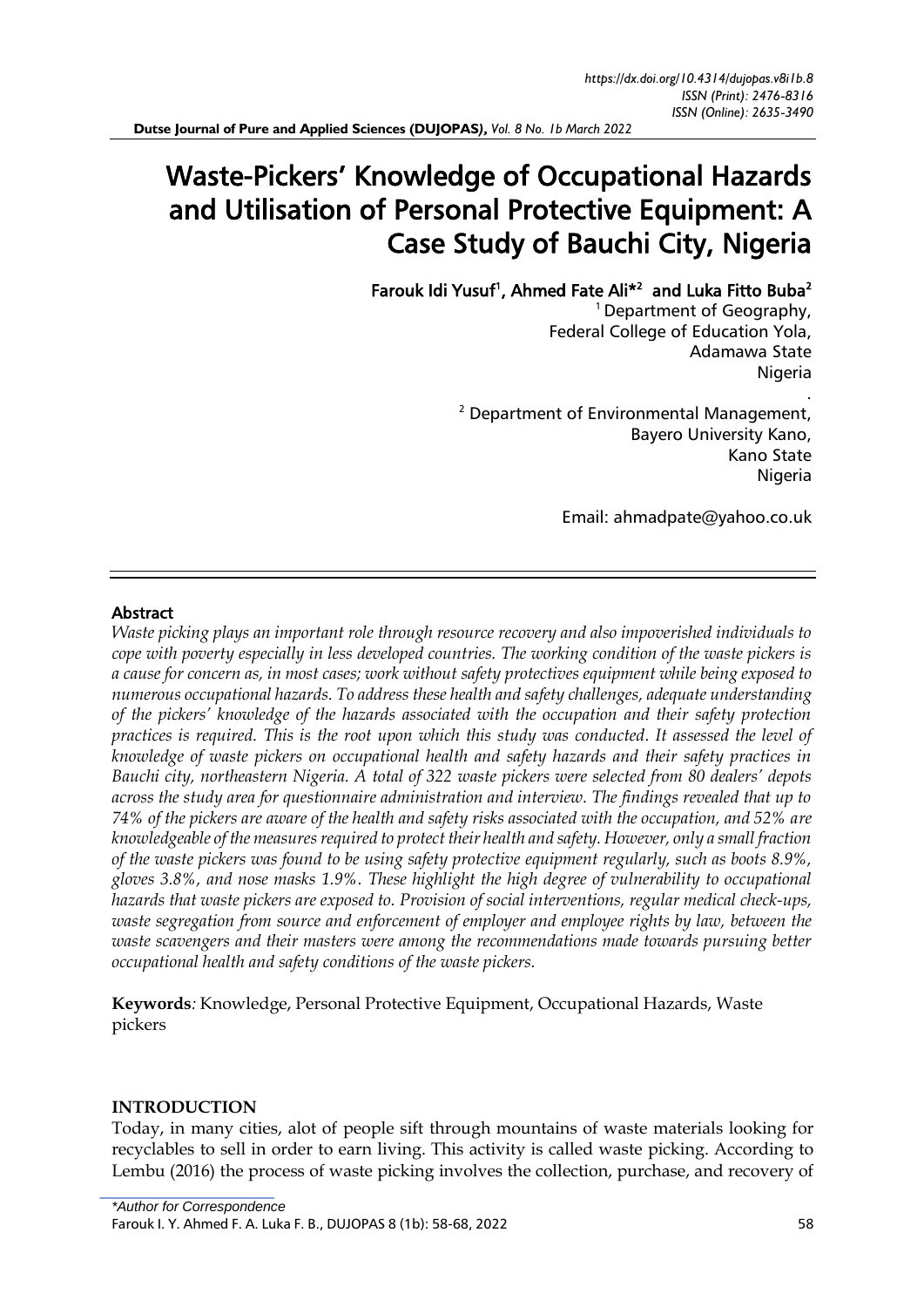materials for economic benefits. Waste picking plays an important role through resource recovery and diversion of significant amount of waste from dumpsites especially in less eveloped countries. The activity results in recycling rates of almost 50% for plastics across less developed world (Ali & Yusuf, 2021). This assertion is consistent with the findings of much research such as Ogwueleka (2009) that reported 40% of artisans and small-scale industries in Onitsha, Nigeria receive about half of their raw materials from pickers; and also saves the municipalities of Bangkok, Jakarta, Kanpur, Karachi, and Manila at least U.S \$23 million a year in lower imports of raw materials (Irabor *&* Oghenekohwiroro*,* 2017). In addition to employing over 15 million people worldwide (Bonini-rocha 2021), and about 1 million across Nigerian cities (Nzeadibe, 2019). This shows that waste pickers represent a vital resource recovery machine from solid waste stream in many parts of the less developed countries. Further to that, waste picking also plays an important role in the diversion of significant amounts of waste from disposal sites.

However, the working condition of the waste pickers is physically demanding. They trek for hours, often, in harsh weather conditions carrying heavy loads of recyclable materials without adequate rest. This could lead to the development of musculoskeletal problems among other ailments. Also, they are prone to several injuries including cuts from sharp objects such as pieces of glass, razor blades, scrap metals and pricks from piercing items like needles and nails, which eventually become the entry points for infections and diseases (Ali & Yusuf, 2021). Another significant issue is the situation where they, mostly without proper protection, walk on heaps of co-disposed waste materials in dumpsites and use their bare hands to search for recyclables. The dumpsites often contain clinical, harmful, and other hazardous waste materials. This practice is not sustainable and poses considerable amount of risk directly on the health and safety of the pickers and indirectly on wider public heath system.

Inspite their vulunerablility to injury, a number of studies narrated how waste pickers attributed injuries and diseases to supernatural and God's will phenomena, rather than to work-related causes; for example Nzeadibe et al. (2012) reported that the majority of waste pickers in Aba do not believe that the health and safety problems they face are related to their job's activities, but rather to witchcraft from their communities. Chimere et al. (2017) found a similar result across Ibadan, Lagos, and also Aba (however, on e-waste informal workers). Chukwunonye et al. (2009) and Uthman et al. (2017) revealed that the waste pickers in Nigeria are not aware of the dangers of their occupation and are concerned only with the economic benefits of the occupation. The resultant effect of such negative beliefs intensify poor safety compliance among the waste pickers.

In order to address these health and safety issues, it is, important to adequately understand the level of awareness of this group of people on the potential hazards of their occupation and the safety protection measures they practice. This is the basis upon which this research was carried out in Bauchi city, northeastern Nigeria. The study evaluated the level of knowledge of waste pickers on occupational hazrds and their health and safety practices at work.

# **MATERIALS AND METHOD**

# **Area of the Study**

The study location is Bauchi city in north-eastern Nigeria (Figure 1), located at  $10^{\circ}18'57''N$ ,  $9^{\circ}$ 50'39"E of the greenwich meridian at an elevation of 616m above sea level. Accordind to World population review the city has a population of almost 621, 000 inhabitants as at 2021. The city was chosen because it serves as safe zone for the residents of the neighbouring states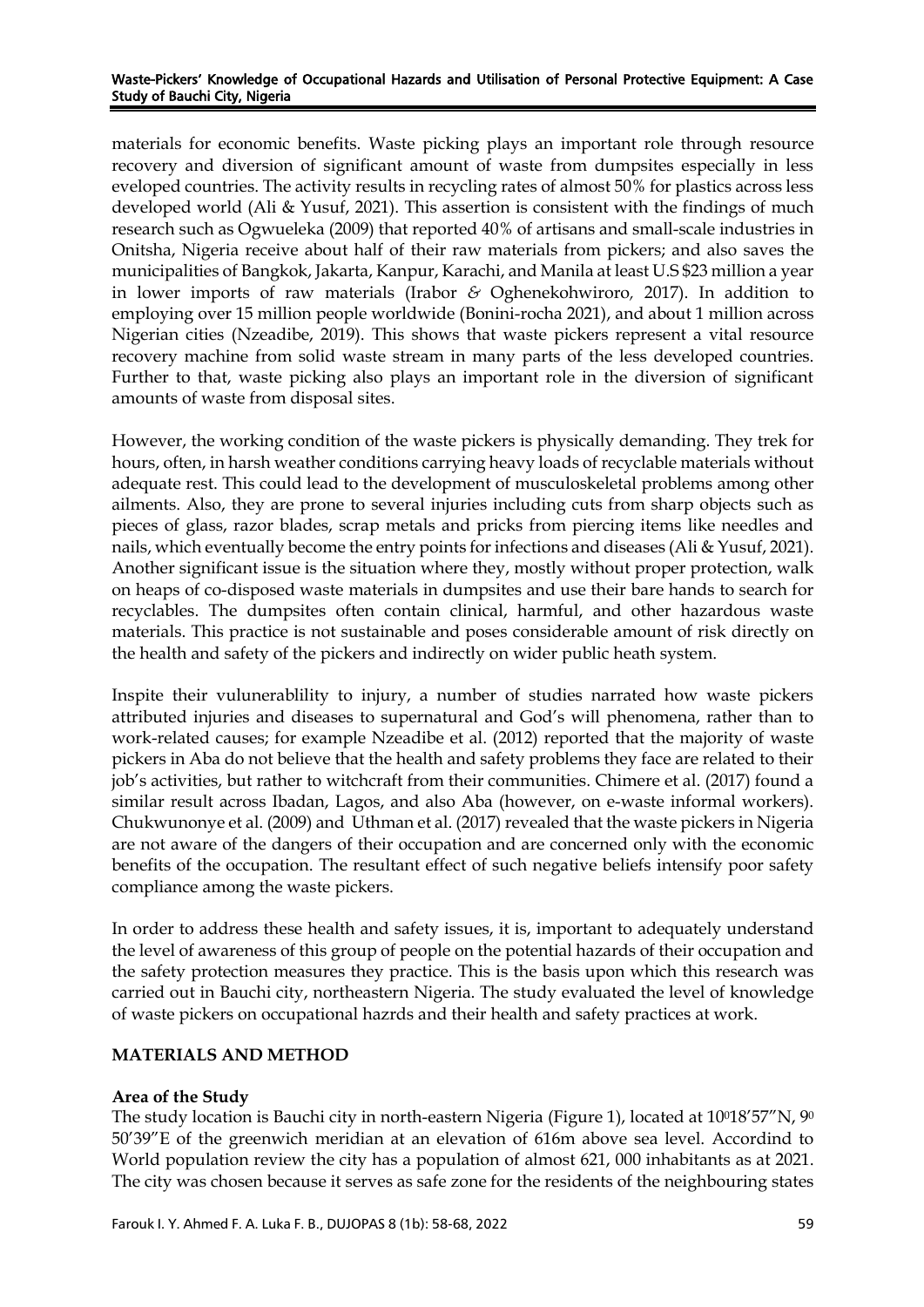of Borno, Yobe, and Adamawa due to the recent Bokoharam insurgency and also the security instability of Plateau state. This led to increased dependency on informal activities (including waste picking).

Similarly, the state has about 1,080,150 out-of-school children, which is the second highest in Nigeria after Kano State (United Nations International Children's Emergency Fund [UNICEF], 2019).



**Figure 1**: Map of the study area

*Source*: Modified from Immunization unit, Bauchi Local Government Secretariat (2019)

# **Study Design and Sampling Procedure**

Mixed method design was adopted for this study due to the flexibility needed to accommodate the whole nature of the research objectives. The method was used to mix quantitative and qualitative data in the collection and analysis stages in a single study (Croswell & Plano, 2011). The result of the qualitative data will support the quantitative data and reflect the voice of the waste pickers and their masters where needed.

The study represents the entire population of waste pickers working in a 32 square kilometres of Bauchi urban area thatcovers eight administrative wards in one local government. The study comprised waste pickers engaged in picking plastic recyclables (*robobi*), rubber recyclables (*danko*), alluminium & metal recyclables (*dalma da karfe),* bottles and cable *(kwalba da waya)* and carton box (*kwali*).

Using stratified and simple random sampling, 80 middlemen shops were selected from 121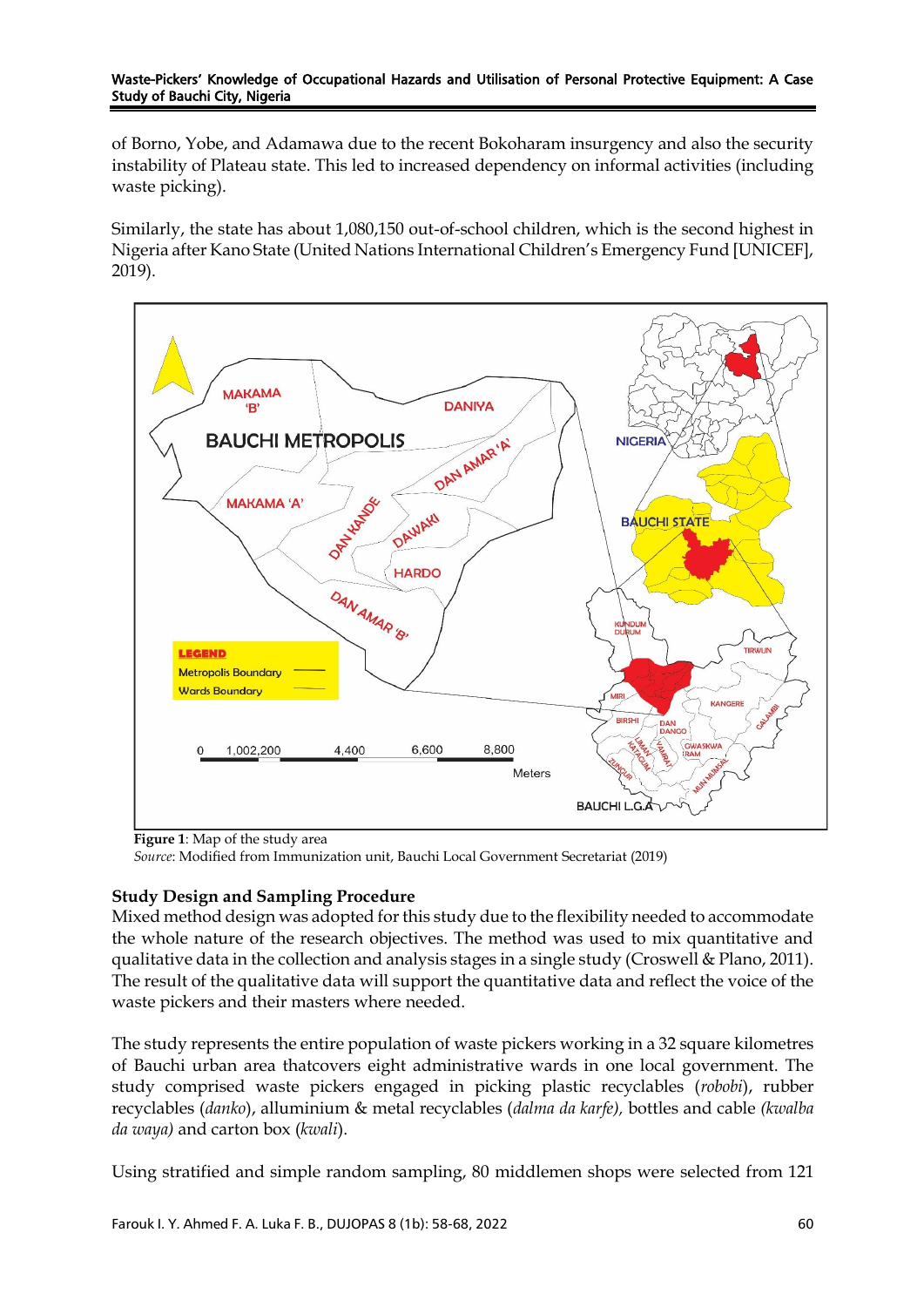registered middlemen from their union. In order to ensure proper representation of the population of the study, the middlemen shops were selected based on the type of recyclables they purchase; i.e., from those who buy plastic bottles ("robobi"), rubber ("danƙo"), aluminium and metal ("dalma da ƙarfe") bottles and cables ("kwalba da waya"), and carton boxes ("kwali"). A total of 322 waste pickers were sampled across the 80 middlemen shops; the selection was based on the numbers of waste pickers per middlemen shop. The sampled locations were visited mostly between 4pm and 6pm, when the waste pickers typically arrive at the Middlemen shops to sell their recyclable items. Questionnaires were used to capture data from the waste pickers, and interviews were conducted in the local language (Hausa) to complement the responses. The interview comprised two sections: one for the waste pickers, and one for the middlemen. This helped obtain sufficient information required for the study, and also elicited the co-operation of the middlemen in the sense that they felt involved and comfortable with the data gatherings. Field observation was also underken where pictures of injuries were taken, alongside other vital information related to waste picking activities.

# **Data Collection**

Questionnaires were distributed to capture data from the sample and interviews were also conducted to complement the responses.

# **Data Analysis Tools**

Frequencies and percentages were calculated in Microsoft Excel for clear view of Personal Protectives Equipment usage in tabular form. 5-point Likert scale statements on risk and safety were analyzed using mean standard deviation in Microsoft Excel.

## **Method of Data Analysis**

Mean standard deviation was used in evaluating knowledge of the waste pickers on health and safety risks of their occupation using SPSS. This was achieved using 5-point likert rating scale, where an item with the mean response of:

5.00 – 4.50 was considered as Strongly Agree 4.49 – 3.50 Agree, 3.49 – 2.50 Neutral, 2.49-1.50 Disagree and <1.50 Strongly Disagree

Subsequently, chi-square statistical tool was used at *p-0.05* value to find the difference or gap between knowledge of the waste pickers on occupational risk and the use of PPE in the dumpsites; as well as difference between knowledge of waste pickers on occupational health and safety (OHS) measures and use of PPE.

## **RESULTS AND DISCUSSION**

Seventy seven (77) out of eighty (80) sampled waste middlemen' depots were successfully visited where 313 out of 322 waste scavengers were reached. The short of 3 depots was due to the change of business' location by the owners, and all effort to trace the new locations failed

## **Demographic Characteristics of the Respondants**

The findings presented in Table 1 indicate that all the respondents were male. This shows that waste picking is a male dominated occupation in the study area due to the culture of the area that discourage women from participating in some informal occupations. According to the Table, underaged children and teenagers form most of the waste picking workforce. This is a cause for concern as most of these children don't go to school at all and are continuously being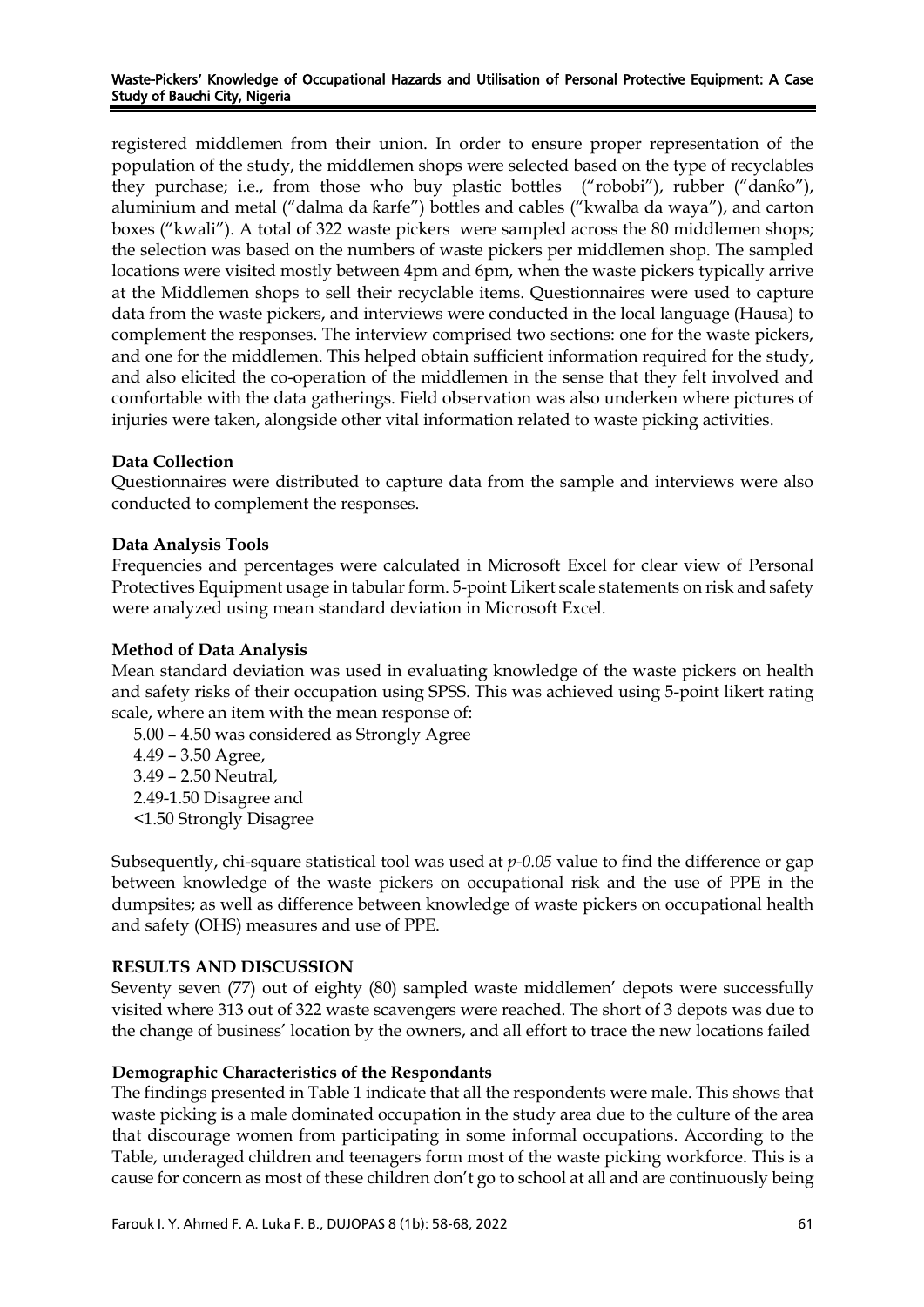exposed to environmental and occupational hazards. It was observed that most of the waste pickers are uneducated and lack the basic skills to work in formal sectors, leaving them with no better alternative than to engage in waste picking for survival. Also, 44% of them work for more than 8 hours a day and 66% worked 7 days a week. This is hazardous and not in line with the international best practice and EU Directives that stipulates 48 hours as the ideal worktime per week with a maximum of 8 hours per day (Lee et al., 2007).

| Characteristic           | Frequency | Percentage | Characteristic            | Frequency | Percentage |
|--------------------------|-----------|------------|---------------------------|-----------|------------|
| <b>Sex</b>               |           |            | <b>Working Experience</b> |           |            |
| Male                     | 313       | 100        | 1year and below           | 86        | 28         |
| Female                   | 00        | $00\,$     | 2-5years                  | 120       | 38         |
| Total                    | 313       | 100        | 6-10 years                | 60        | 19         |
| Age                      |           |            | 11 and above              | 47        | 15         |
| 18 and below             | 161       | 52         | Total                     | 313       | 100        |
| 19-29                    | 121       | 38         | <b>Working Season</b>     |           |            |
| 30-39                    | 26        | 09         | All Seasons               | 248       | 79         |
| 40 and above             | 04        | 01         | Dry season                | 62        | 21         |
| Total                    | 313       | 100        | Rainy Season              | 00        | 00         |
| <b>Educational Level</b> |           |            | Total                     | 313       | 100        |
| None                     | 111       | 35         | <b>Working Hours</b>      |           |            |
| Primary                  | 127       | 41         | 1-3 Hours                 | 38        | 12         |
| Secondary                | 74        | 24         | 4-7 Hours                 | 135       | 44         |
| Tertiary                 | 00        | $00\,$     | 8-10 hours                | 134       | 43         |
| Total                    | 313       | 100        | $11 +$ Hours              | 03        | 01         |

**Table 1:** Demographic characteristic of the respondents

# **Knowledge of Waste pickers on Occupational Health and Safety**

According to the results presented in Table 2, waste pickers in Bauchi were aware of the hazards associated with waste picking at 3.70 grand mean. This is equivalent to 74% of the total respondents. This result highlights greater awareness of waste pickers in Bauchi compared to what Uthman *et al.* (2017) found in Ilorin where only about 57% of the waste pickers were aware of the work-related hazards of the occupation.

|              | <b>Risk Knowledge</b>                                                                | Mean | <b>STD</b> |
|--------------|--------------------------------------------------------------------------------------|------|------------|
| a.           | Blood transmissive diseases                                                          | 3.89 | 1.43       |
| b.           | Infectious diseases cause by insects and animals/reptiles                            | 3.94 | 1.27       |
|              | Contact with human and animal faeces                                                 | 4.08 | 1.22       |
| d.           | Lifting of heavy loads, alternate bending and trekking                               | 4.06 | 1.11       |
| e.           | Bites by insects, reptiles, dogs and mice                                            | 3.42 | 0.91       |
| f.           | Exposure to chemicals through inhalation of waste smoke                              | 4.26 | 1.03       |
| g.           | Picking of poisonous containers mixed with solid waste                               | 4.00 | 1.07       |
| h.           | Eating food remnant from dumpsite                                                    | 3.73 | 1.51       |
| 1.           | Risks of waste items which cause tetanus such as nails, needles, razor etc.          | 3.85 | 1.56       |
| $\mathbf{I}$ | Accident cause by refuse truck and trolley                                           | 3.21 | 1.17       |
| k.           | Long-term diseases like heart attack and cancer cause by exposure to waste materials | 1.65 | 1.36       |
| 1.           | Attacks by mad people in the dumpsites and its legal implication                     | 4.26 | 1.12       |
|              | <b>Grand Mean</b>                                                                    | 3.70 |            |

Additionally, about 4 in 5 of the waste pickers were aware that getting contact with blood through cuts (especially from clinical waste) can cause diseases. Although most of them are not aware of the kind of diseases that can be transmitted through blood contact, they know that there is a possibility of contracting diseases. Similarly, most (78.8%) of them agree with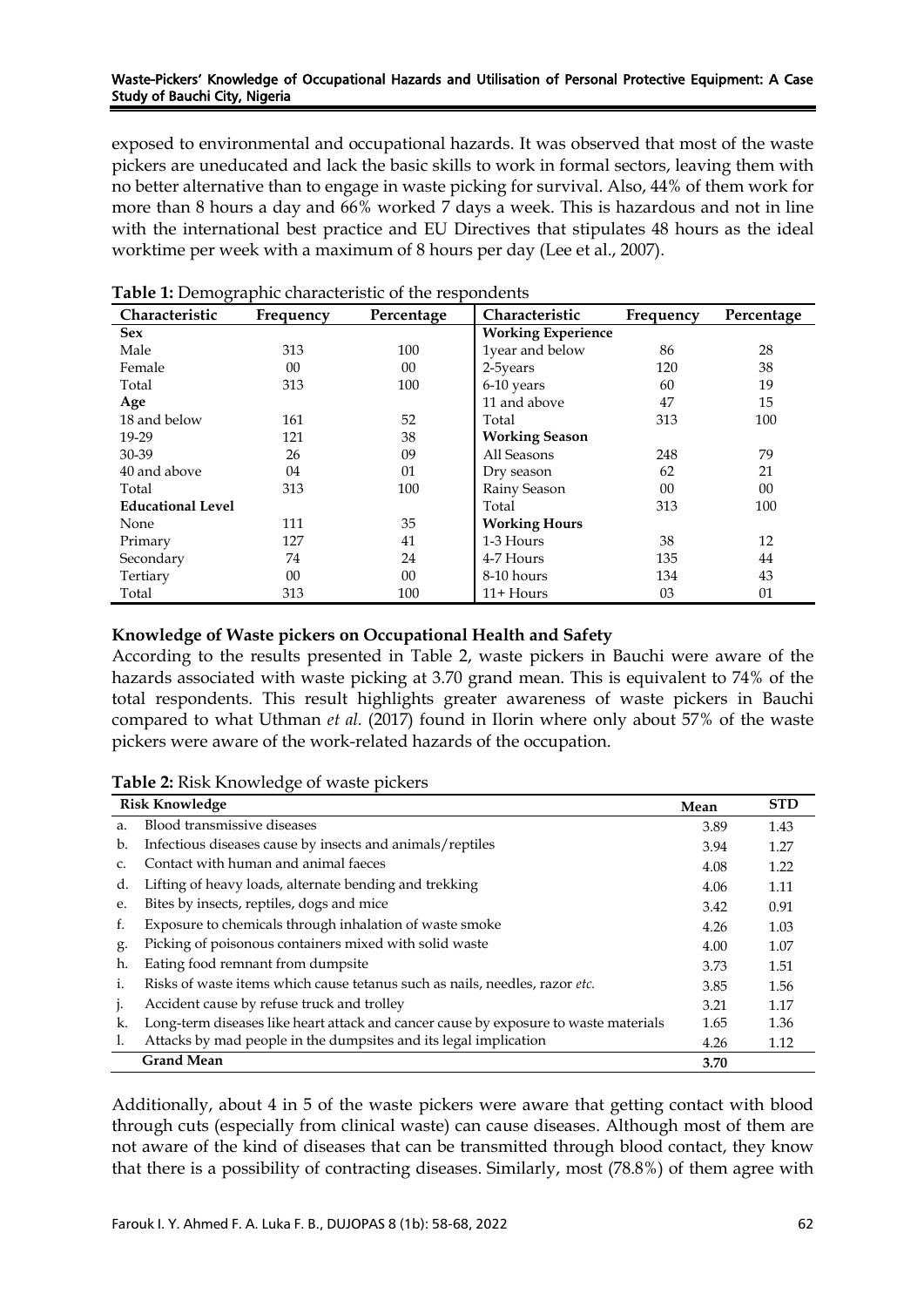the fact that poisonous animals are often encountered in dumpsites and could bite and cause infections or poisoning that may be fatal. Likewise, 82% of the respondents are aware that contact with human excreta, animal remains, and sanitary pads could lead to deadly diseases such as cholera, hepatitis *etc*. A similar percentage are also aware that alternate bending and trekking with heavy loads cause musculoskeletal ailments. This is obvious as significant numbers of the waste pickers' complaint of joints pains.

It is confirmed by some of the respondents that they often get bottle container with remains of urine or other liquid substances. Most the respondents confirmed that they don't pick such bottles, which indicates that they are aware of the dangers behind it. It is discovered that 16% of the waste pickers eat food remnants in the dumpsites. One of these respondents narrated that:

*'We occasionally eat leftover food that comes out from expensive hotels and houses of wealthier men, because the food at times looks fresh, we always remember to pray first before taking it to our mouths because of fear of socery. But if we discover that the food has fermented, we don't eat.'*

Three quarter of them are not aware that people exposed to waste are likely to contract long term chronic diseases such as cancer. Some of them were shocked and frightened when they heard this. Moreover, 83% acknowledged that no legal action is taken against anyone in Nigeria when a scavenger is attacked or injured by violent mad men while working in dumpsites.

Table 3 shows that the grand mean of the safety measures knowledge is 2.77 (agree), which is equivalent to 55%. This implied that Bauchi waste pickers have a fair knowledge of the health and safety measures of picking. However, the result shows that they don't go for periodical medical check-ups. As a matter of fact, they seemed to not to care much about health conditions. Similarly, most of them have not attended any training on safety knowledge or induction regarding waste picking. They jumped into the occupation for livelihood without the basic knowledge of safety measures and the risks associated with the work.

| <b>Health and Safety Knowledge</b>                                  | Mean | <b>STD</b> |
|---------------------------------------------------------------------|------|------------|
| a. Health implications of waste picking activity                    | 3.85 | 1.56       |
| b. Knowledge on importance of PPE                                   | 4.40 | 1.25       |
| c. Willingness to pay for PPE                                       | 1.83 | 1.64       |
| d. Practical use of PPE                                             | 2.80 | 1.64       |
| e. Use of local protective such as leather, stick, rubber shoe etc. | 1.46 | 1.44       |
| Taking shower after work                                            | 4.59 | 0.92       |
| g. Hand washing before having meal                                  | 4.61 | 0.97       |
| h. Changing cloth after working hours                               | 2.51 | 1.32       |
| i. Avoiding recyclables that are dirty or amidst of hazardous waste | 2.02 | 1.13       |
| Avoiding contact with biological wastes                             | 2.04 | 1.18       |
| k. Taking periodical medical examinations and vaccines              | 1.40 | 1.52       |
| Safety induction/training                                           | 1.77 | 1.29       |
| <b>Grand Mean</b>                                                   | 2.77 |            |

**Table 3:** Knowledge of waste pickers on health and safety measures

# **Use of Personal Protective Equipment (PPE) among Waste pickers**

The result in Table 4 also shows that only 8.9% of the waste pickers regularly used safety boots at work, while 8.3% used them sometimes, 12.5% rarely used and the rest of 78.6% never used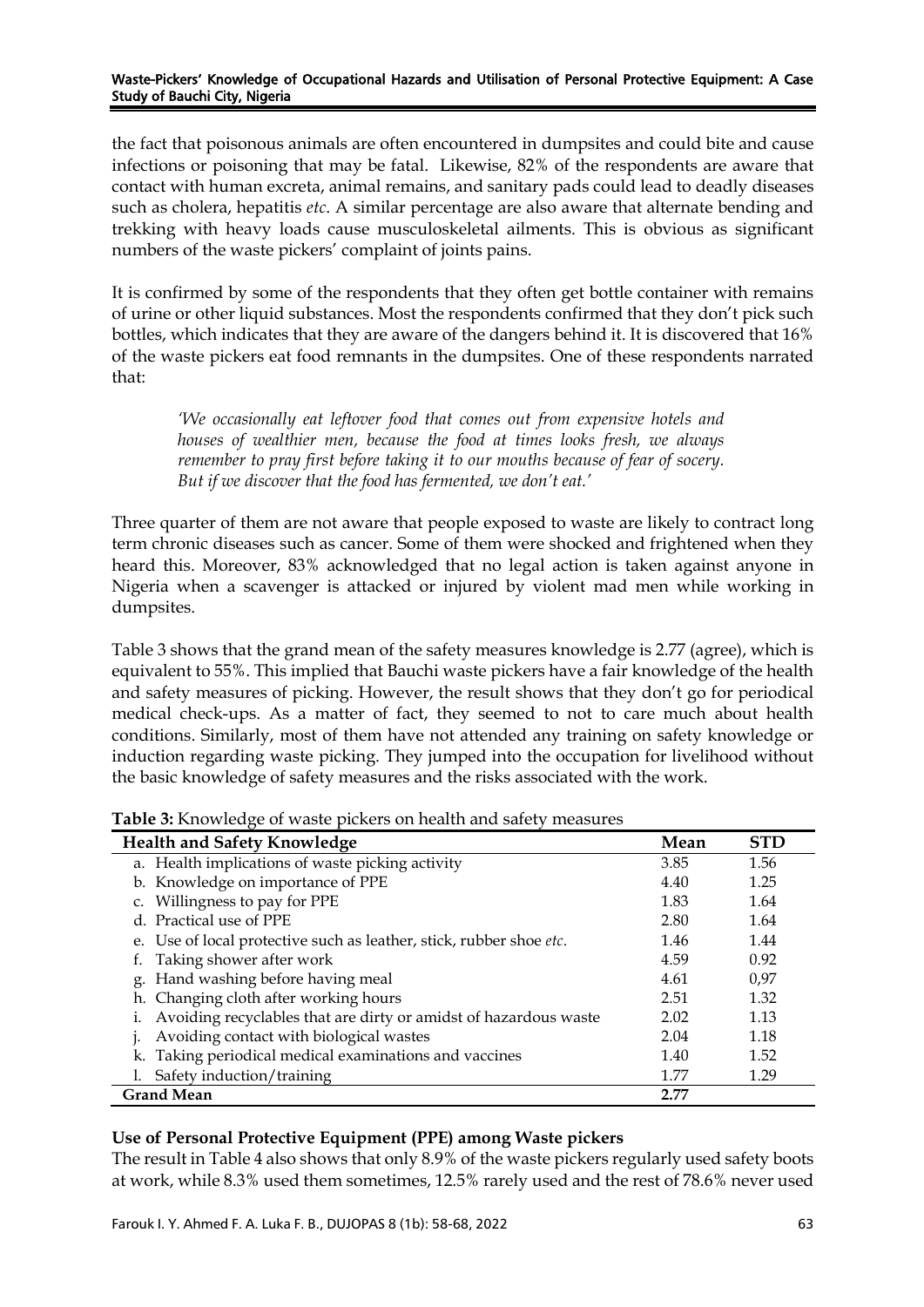them at all. As for hand gloves, only 3.8% were found to be using them regularly, while 7.6% and 12.5% did sometimes and rarely, respectively. The remaining 80% did not use them completely. Just 2.8% used pushcart sometimes and 1.3% rarely. The remaining 95.1% felt it was not important, as the recyclables were not heavy enough. Similarly, the result shows that only 1.9% wear nose-masks regularly, 2.9% and 5.1% did so sometimes and rarely and the remaining 92% never use masks.

| <b>PPE</b>       | Regularly |                          | <b>Sometimes</b>         |     | Rarely |                          | <b>Never</b> |      |
|------------------|-----------|--------------------------|--------------------------|-----|--------|--------------------------|--------------|------|
|                  | No.       | $\%$                     | No.                      | %   | No.    | $\%$                     | No.          | %    |
| Boot             | 28        | 8.9                      | 26                       | 8.3 | 39     | 12.5                     | 237          | 78.6 |
| Hand gloves      | 12        | 3.8                      | 24                       | 7.6 | 39     | 12.5                     | 235          | 80.0 |
| Nose mask        | 6         | 1.9                      | q                        | 2.9 | 16     | 5.1                      | 280          | 92.0 |
| Push cart        |           | $\overline{\phantom{0}}$ | q                        | 2.8 | 4      | 1.3                      | 297          | 95.1 |
| Protective cloth |           |                          | $\overline{\phantom{0}}$ |     | -      | $\overline{\phantom{0}}$ | 313          | 100  |
| Grabber-pooper   |           | -                        | $\overline{\phantom{0}}$ |     | -      | $\overline{\phantom{0}}$ | 313          | 100  |
| Sorting Fork     |           |                          |                          |     |        |                          | 313          | 100  |

## **Table 4:** Use of personal protective equipment among waste pickers

It is worthy of note that none of the waste pickers was found to be using protective cloth, grabber pooper and sorting fork. This result differs from what Uthman *et al*. (2017) found in Ilorin and Black *et al*. (2019) found in Kathmandu that about 33.2% and 32.4% respectively were making use of PPEs. However, it was discovered that 19% of the waste pickers used local protective gear, such as light pipe and stick in place of sorting fork; rubber shoes (Plate 3) and tyre slippers (Plate 2) in place of safety boots; magnet (for metal waste pickers) in place of grabber pooper (Plate 1) and cotton socks (Plate 4) in place of gloves. Most of the interviewees responded that they could not afford the ideal PPE and so used local protective equipment to protect themselves from injuries and contracting diseases.



 **Plate 1:** Magnet used as metal grabber-pooper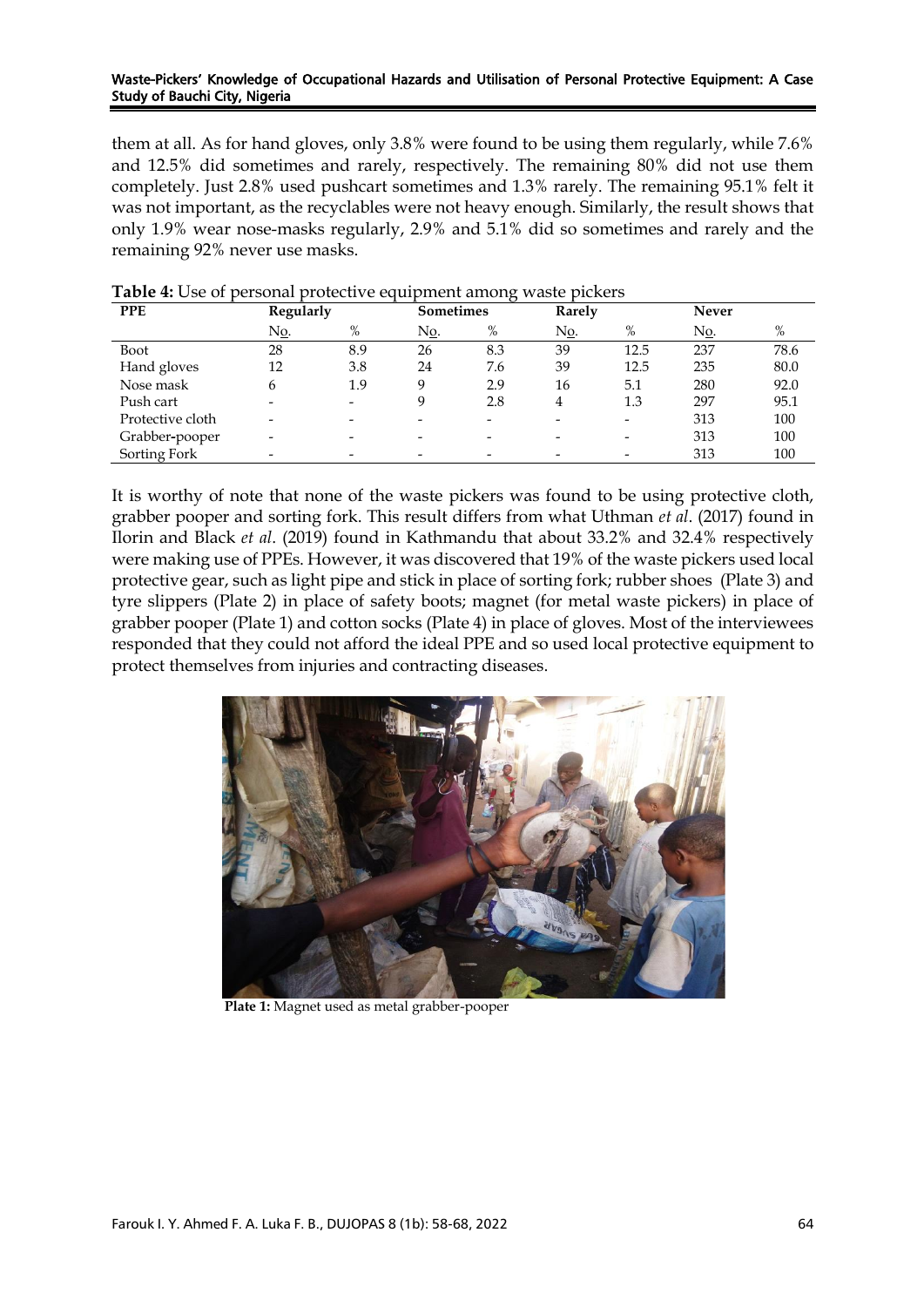

**Plate 2:** Tyre slippers used as safety-boot



**Plate 3:** Rubber sandal used as safety boot



 **Plate 4:** Cotton gloves used as safety gloves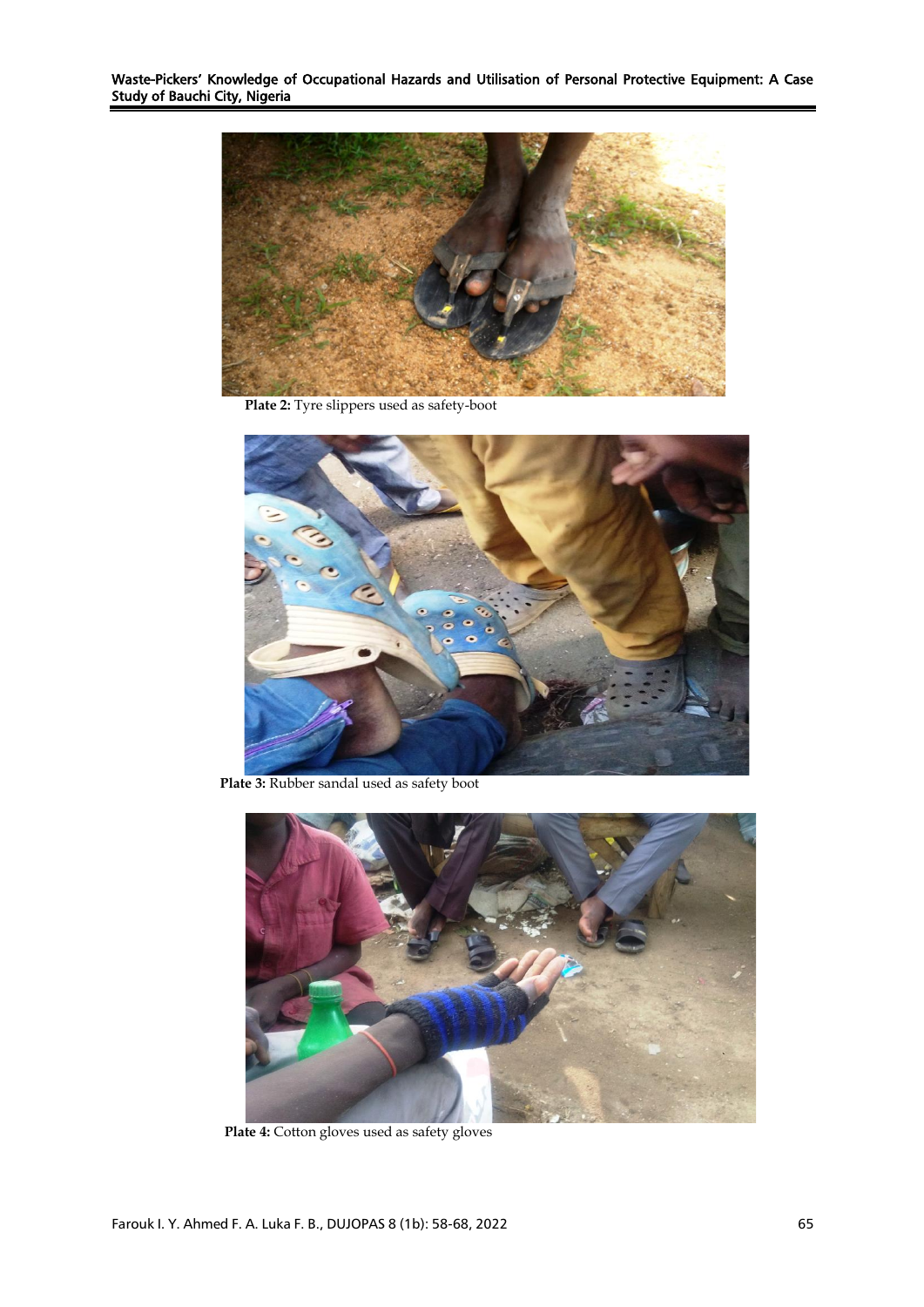The Chi-square result shows that there is a significant association between educational qualification ( $p=0.000$ ) with PPE utilization. While age ( $p=0.051$ ), working experiences ( $p=0.062$ ), working hours ( $p=0.057$ ), working days ( $p=0.076$ ) and working season ( $p=0.099$ ) have not any association with PPE utilization. This is true as many adult waste pickers gave similar responses (regarding use of PPE) compared with children waste pickers. This proved that age and the years spent in the occupation do not determine the level of PPE utilization by the waste pickers.

| Variables                  | $X^2$  | d.f | p value |
|----------------------------|--------|-----|---------|
| Age                        | 264.82 |     | 0.051   |
| Educational qualification  | 120.34 |     | 0.000   |
| <b>Working Experiences</b> | 265.11 |     | 0.062   |
| <b>Working Hours</b>       | 217.83 |     | 0.057   |
| <b>Working Days</b>        | 626.21 |     | 0.076   |
| <b>Working Season</b>      | 681.24 |     | 0.099   |
|                            |        |     |         |

**Table 5:** Summary of chi-square test for association of occupational characteristics

\*0.05 p-value

# **Discussion of the Results**

Considering the level of PPE utilization as shown in Table 4, it is obvious that waste pickers' attitude towards safety measures is poor despite their fair knowledge of the importance of observing safety measures in dumpsites. Poverty, negligence, beliefs and wrong perceptions might be among the factors that hinder the use of PPE. Furthermore, there may be lack of concern by the pickers' masters (i.e., waste dealers), who gains more benefit from the occupation.

According to Table 2, about 3 in 4 of the waste pickers had fair knowledge of the hazards associated with waste picking. This level of knowledge, however, is not matched with the level of using PPE regularly at work. As presented in Table 4, as few as only 8.9% of the respondants were found to be using protective boots, 3.8% uses protective gloves and only 1.9% use nose masks for protection at work regularly. However, interviewing a number of those not using PPEs regularly revealed that most of them would be glad to use the PPEs properly if they are provided and trained on using them. Some of the pickers confessed that they want to protect themselves from the threats involved but can't afford to buy the ideal PPEs. Another group of the pickers appears to have a fair knowledge of the dangers of the occupation, but they don't care to use PPEs regularly. For example, one of them confessed that he didn't use PPE and when asked why? He replied:

> "*I feel discomfort whenever I wear such things in my body, so I just take care of myself in the dumpsites. For example, I don't pick any dirty waste item and I keep myself off from human faeces and other biological wastes, that's all.*"

Among the other reasons cited by the waste pickers are:

"*I'm aware of the dangers of my job, but I prefer to work without PPE for better handling of object*"; "*It feels hot when I wear PPEs, it hurts my body parts*"; "*I'm struggling to meet my daily meal not PPE*".

This, therefore, indicates that even if they consider picking as dangerous, it doesn't seem to go along with greater caution in terms of using PPE. This is similar to findings of Ohajinwa *et al.* (2017), which reported that majority of informal workers in Nigeria did not think that picking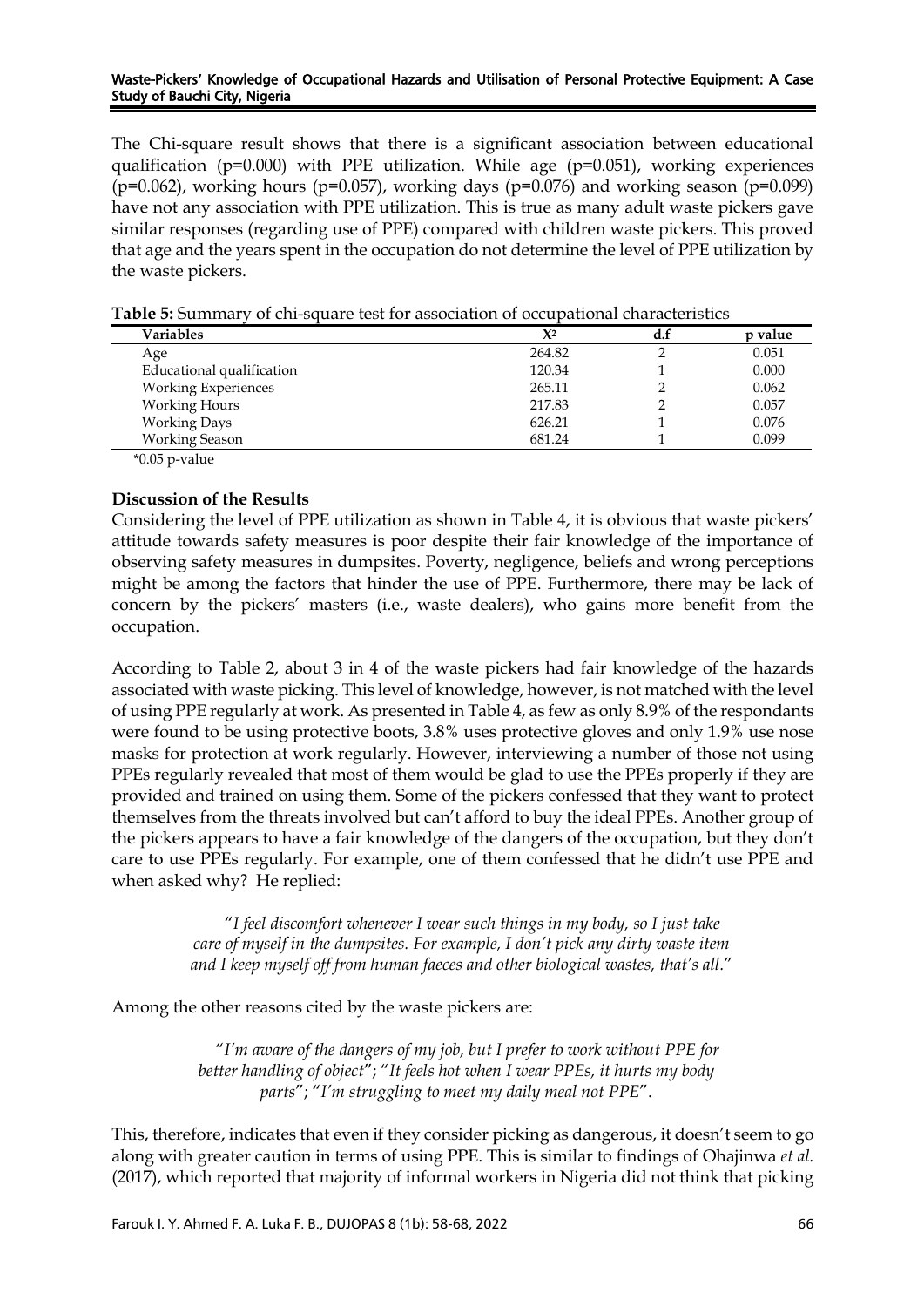jobs pose any risk; they mainly work for economic benefits. Based on the above discussion, the waste pickers in Bauchi city are categorized into three groups in terms of knowledge of occupational risks and safety; viz. those that have knowledge of occupational risks and use PPEs; those that have knowledge and don't use PPE and those that don't have knowledge and don't use PPEs as well.

## **CONCLUSION**

The study revealed majority of Bauchi waste pickers (74%) were aware of the risks associated with waste; and 55% have fair knowledge on OHS, however only small fraction of them were using PPE. This implies that they do not adhere to safety rules while in the dumpsites. If this attitude persists, will intensify the occurrences of injury and eventually lead to loss of lives and the transmission of diseases to the general public. The study also found a significant difference between knowledge of the waste pickers on occupational risks and PPE utilization. The result implies that despite the knowledge of waste pickers on occupational risks and the importance of safety practice; the knowledge exceeded their practical use of PPEs in the dumpsites. This, therefore, indicates that even if waste pickers consider picking job's activity as dangerous, it doesn't seem to go along with greater cautions in terms of safety practices. The study recommended awareness campaign by NGOs and other environmental agencies to educate waste pickers on the necessity of using PPEs in the dumpsites. This will be met by involving waste pickers' masters to monitor their boys (waste pickers) to ensure the effective use of PPEs. By so doing, maximum safety compliance will be realized and thus reduce the potential risks present in the picking activity. Ease access to regular medical check-ups and immunization against tetanus, typhoid, and hepatitis viral infections should also help to prevent waste pickers from contracting diseases. Waste segregation from source, as well as designating sites for clinical and other hazardous waste dump should minimize the occurrence of injuries among the waste pickers. Finally, NLC and ILO should also ensure the employer and employee rights are maintained according to the laws, between the waste scavengers and their masters. This is bacause waste pickers become victims of labour exploitation by intermediaries and waste recyclers to the extent that they work from sun rise to sun set without break and yet cannot afford personal protective equipment.

## **REFERENCES**

- Ali, A.F & Yusuf, I.F., (2021). Prevelence of Injuries among waste pickers in Nigeria. Detritus Multidisciplinary Journal for Waste Resouces & Residues. 17, 89-96
- Black, M., Karki, J., Lee, A., Makai, P., Baral, Y., Kritsotakis, E., Bernier, A., Heckmann, A., (2019). The health risks of informal waste workers in the Kathmandu Valley: a crosssectional survey. Public health. 166, 10-18.
- Bonini-rocha, A. C., Alves, R., Oliveira, C. De, Bashash, M., Machado, C., Resende, V., & Cruvinel, N. (2021). Prevalence of musculoskeletal disorders and risk factors in recyclable material waste pickers from the dump of the structural city in Brasília , Brazil. *Waste Management*, *125*, 98–102. https://doi.org/10.1016/j.wasman.2021.02.018
- Chimere, M., Ohajinwa, P. M., Van, B., Martina, G., Vijver, I. & Willie, J. M., (2017). Health Risks Awareness of Electronic Waste Workers in the Informal Sector in Nigeria International journal of environment research for public health. 14, 911; DOI:10.3390/ijerph14080911.
- Chukwunonye, E., Roberts, C. L., Phillips, P. S., Lawrence, O. M. &Nzeadibe, T. C., (2009). Evaluation of Public Health Impacts of Waste Scavenging in Abuja Nigeria. Conference paper Retrieved from: